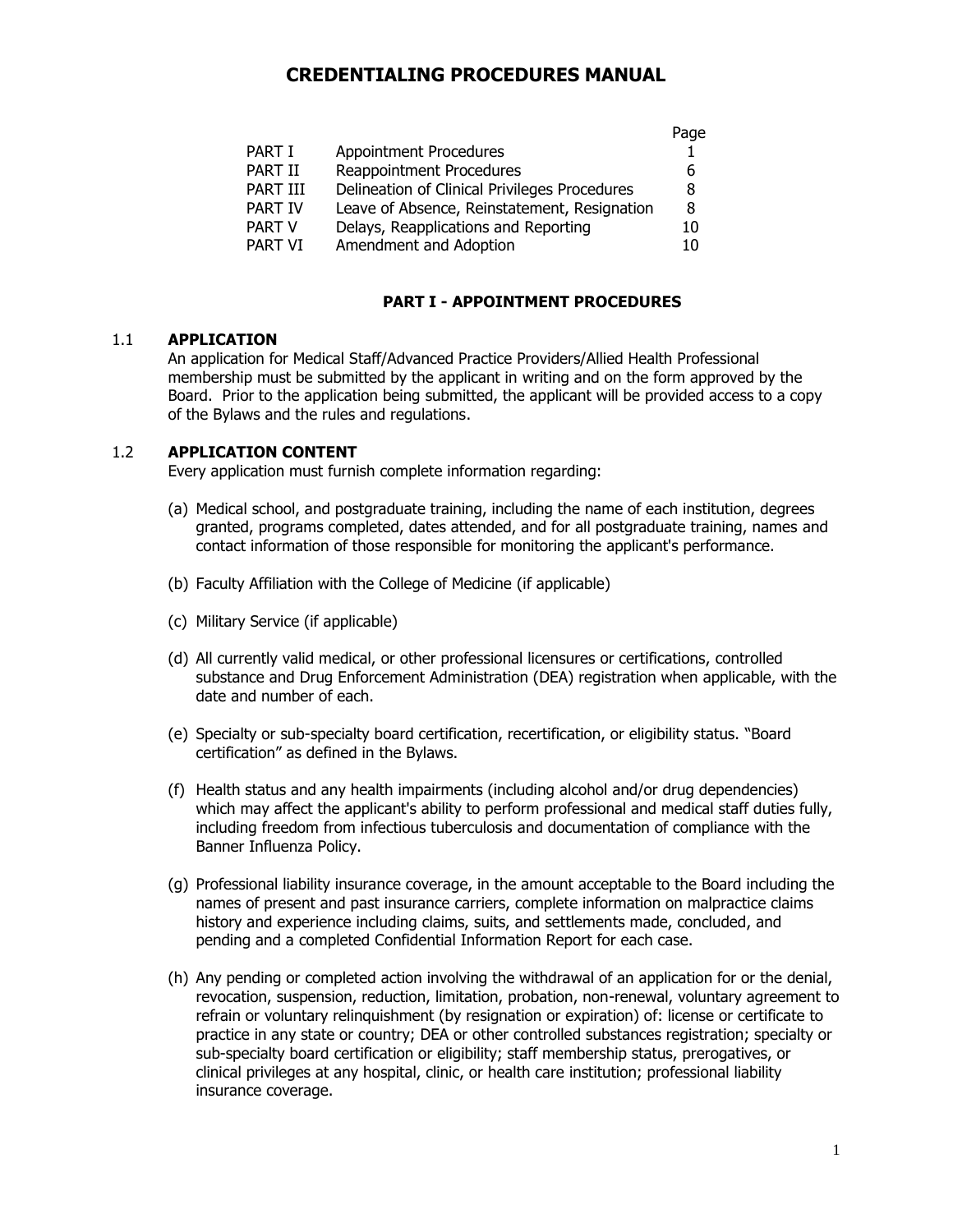- (i) Any current investigation by a medical staff or any agreement with a medical staff, including a behavioral or substance abuse stipulation.
- (j) Department assignment (if applicable), specific clinical privileges requested, supporting documentation as required in the criteria for privileges and summary/log of all clinical activity during the past 24 months.
- (k) Any sanctions or exclusions by the Office of the Inspector General of the Department of Health and Human Services, any exclusions from government contracts by the General Services Administration/System for Award Management, any government entity, or any convictions of any crime relating to health care.
- (l) Any pending or past misdemeanor or felony criminal charges or convictions (except for minor traffic violations, such as speeding).
- (m) Names, addresses, and contact information of all hospitals or health care organizations where the applicant had or has any association, employment, privileges or practice with the inclusive dates of each affiliation. All time intervals since graduation must be accounted for.
- (n) Evidence of the applicant's agreement to abide by the provisions of the Medical Staff Bylaws, Rules and Regulations, Code of Conduct and any other applicable facility policies.
- (o) Names of other members of the Medical Staff to which the applicant is applying who have agreed to provide coverage for applicant's patients when the applicant is unavailable.
- (p) Peer References (see Section 1.3 below)
- (q) Attestation statement by the applicant documenting completion of Continuing Medical Education during the past year. Documentation of Continuing Medical Education may be requested at the discretion of the review Committees.
- (r) Dependent Advanced Practice Providers and Allied Health applicants must provide the name of the supervising and/or sponsoring/collaborating Medical Staff Member and any alternative Medical Staff Member names and a signed statement by the supervising and/or sponsoring/collaborating physician of his/her agreement to provide the required supervision. Supervising and/or sponsoring/collaborating physicians must have current clinical privileges at the Medical Center.

## 1.3 **REFERENCES**

The application must include the names of three (3) medical or health care professionals, in the same discipline, preferably in the same specialty, with the same or similar qualifications, not related to the applicant, who has personal knowledge of the applicant's qualifications and who will provide specific written comments on these matters. The named individual must have acquired the requisite knowledge through recent observation of the applicant's professional performance and clinical competence over a reasonable period of time and should preferably have had organizational responsibility for supervision of the applicant's performance (e.g., department clinical service chief, service chief, training program director). References that are "fair" or "poor" shall be viewed as unfavorable in connection with the evaluation of an application. Further references may be required at the discretion of the Medical Staff. Advanced Practice Professionals and Allied Health applicants must provide at least one physician reference, preferably from a current or past sponsoring physician. A maximum of two (2) professional references may be from practice associates.

## 1.4 **EFFECT OF APPLICATION**

The applicant must sign the application and in so doing: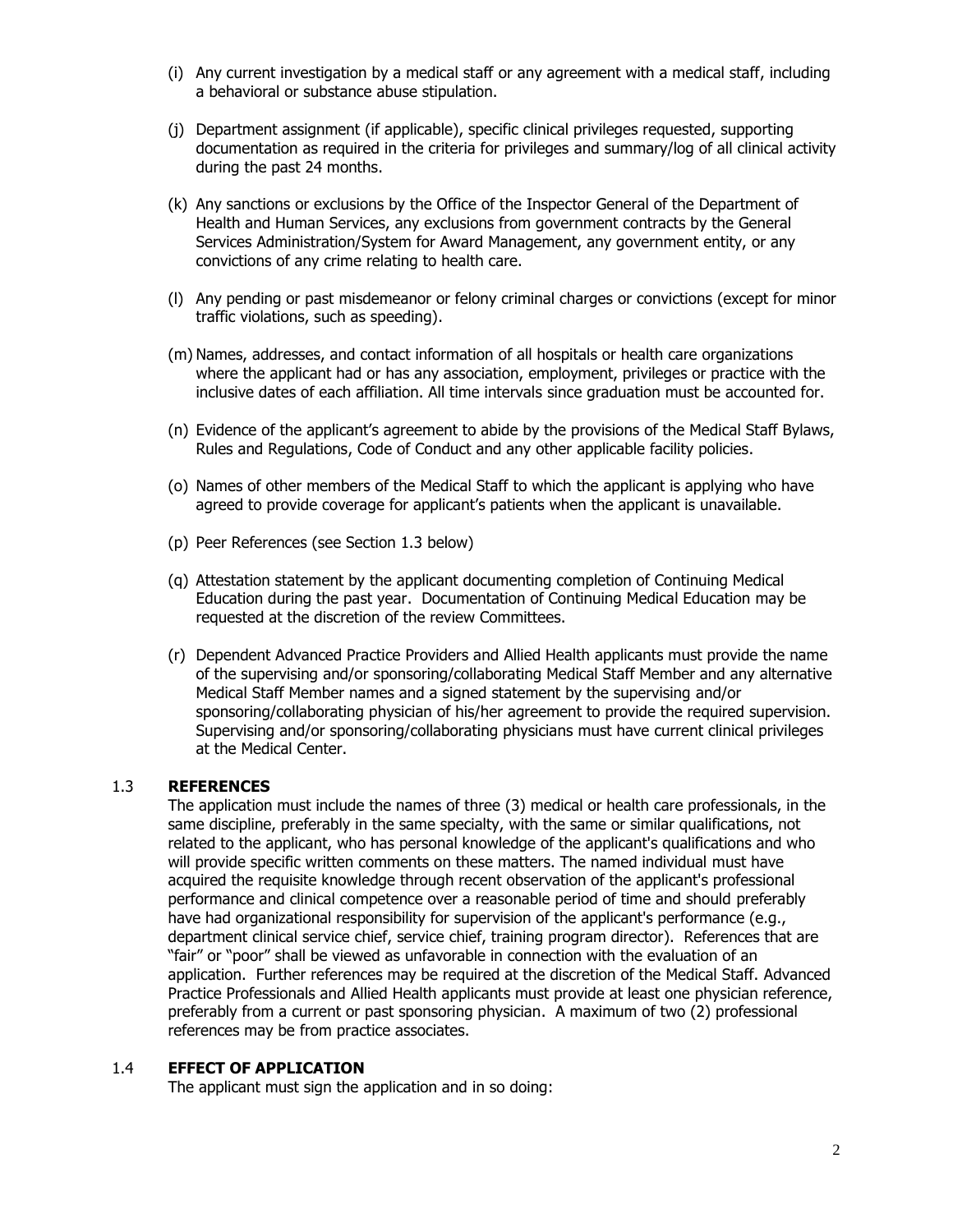- (a) Attests to the correctness and completeness of all information furnished and in so doing acknowledge that any material misstatement in or omission from the application may constitute grounds for denial or revocation of appointment;
- (b) Signifies willingness to appear for interviews in connection with the application;
- (c) Signifies willingness to undergo a physical or mental health evaluation upon the request of the Professional Health/Wellness Committee or the Medical Executive Committee or subcommittee of either committee;
- (d) Agrees to abide by the terms of the Medical Staff Bylaws, the Rules and Regulations, and the policies of the medical staff and the Medical Center, regardless if membership and/or clinical privileges, are granted;
- (e) Agrees to exhibit professional conduct and refrain from disruptive conduct as defined in the Code of Conduct;
- (f) Agrees to maintain an ethical practice and to provide continuous care to his or her patients;
- (g) Authorizes and consent to representatives of the medical staff and Medical Center consulting with any individual who or entity which may have information bearing on the applicant's qualifications and consent to the inspection of all records and documents that may be material to evaluation of such qualifications;
- (h) Authorizes and consents to the sharing of information in accordance with the Board's Sharing of Information policy;
- (i) Agrees to exhaust all hearing and appeal rights under the Medical Staff Bylaws and Fair Hearing Plan before initiating legal action; and
- (j) Releases from any liability Banner Health, the Board, Medical Center employees, medical staff members, and all others who review, act on, or provide information regarding the applicant's qualifications for staff appointment and clinical privileges.

#### 1.5 **MEDICAL STAFF DUES/MEMBERSHIP FEES**

Medical Staff Dues/Membership fees in the amount established by the Executive Committee, as applicable for each facility, may be required.

## 1.6 **PROCESSING THE APPLICATION**

## 1.6.1 **APPLICANT'S BURDEN**

The applicant has the burden of producing adequate information for a proper evaluation of his or her qualifications and of resolving any doubts about any of the qualifications required for staff membership, department assignment, or clinical privileges, and of satisfying any requests for information or clarification (including health examinations). The applicant has the burden of demonstrating his or her qualifications to the satisfaction of the Medical Staff and the Board. Applications not demonstrating compliance with the requirements for medical staff membership and privileges will be deemed to be incomplete. Incomplete applications will not be processed. If the applicant fails to provide requested information within sixty (60) days after a written request has been made, the application will be deemed withdrawn.

# 1.6.2 **VERIFICATION OF INFORMATION**

An Initial Pre-Application Request Form must be submitted and shall be reviewed by the CVO to determine eligibility. If the applicant meets minimum established eligibility criteria, the CVO will send the applicant an application for completion. Representatives of the Banner Health CVO shall collect and verify the references, licensure, and other evidence of qualification submitted and notify the applicant of any problems in obtaining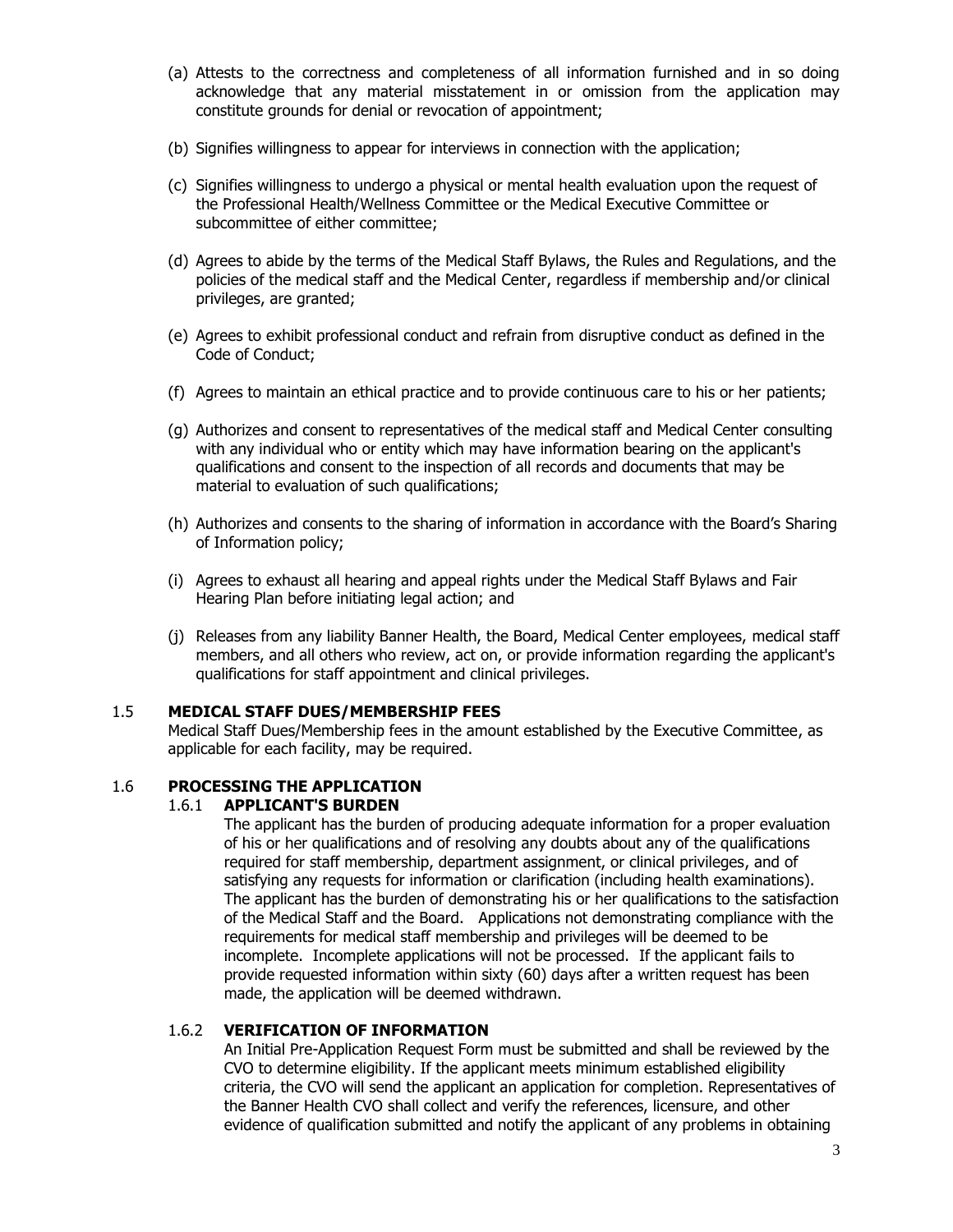the required information. Upon such notification, it is the applicant's obligation to obtain the required information. The following primary source verifications will be obtained by the Medical Staff Office: Verification of current competency of privileges requested, and National Practitioner Data Bank query. When collection and verification is accomplished by the CVO, the application shall be deemed to be conditionally complete and shall be transmitted with all supporting materials to the Medical Staff Office who then will submit the application to the Credentials Committee, Department Chair or the Clinical Service Chief, if applicable. Should the application be determined to be incomplete at any time, processing will stop.

#### 1.6.3 **EXPEDITED APPLICATION**

Prior to submitting the Medical Executive Committee report to the Medical Staff Subcommittee of the Board, the Banner Health facility shall determine whether an application is an expedited or routine application in accordance with the Board's Medical Staff Expedited Review policy. Expedited Applications can be reviewed by the Chairman of the Credentials Committee, the Chairman of the Department, the Clinical Service Chief (if applicable), or their designees and forwarded to the Medical Executive Committee for review.

#### 1.6.4 **ROUTINE APPLICATION**

An application that is not an Expedited Application (a Routine Application) is defined as

- (a) Where the application is incomplete;
- (b) Where the applicable Medical Executive Committee has made a final recommendation that is adverse or has limitations;
- (c) Where there is a current challenge or previous successful challenge to an applicant's licensure or registration;
- (d) Where the applicant has received involuntary termination of medical staff membership or limitation, reduction, denial, or loss of clinical privileges by any hospital or healthcare facility;
- (e) Where the Medical Executive Committee determines that there has been an unusual pattern of, or an excessive number of, professional liability actions resulting in a final judgment against the applicant; and/or
- (f) Where the applicant has been convicted of, or pleads guilty or no contest to, a felony related to the practice of medicine.

An application that is not an Expedited Application (a Routine Application) is reviewed as follows:

#### 1.6.4.1 **DEPARTMENT (CLINICAL SERVICE) (IF APPLICABLE)**

The chair of the respective department or clinical service chief in which the applicant seeks privileges shall review the application and its supporting documentation. Where the applicant maintains that his or her postgraduate training program or board certification is equivalent to that required in these Bylaws, the appropriate department chair/clinical service chief will assess the supporting documentation to determine equivalency. The department chair/clinical service chief may refer the application to the full department for review.

## 1.6.4.2 **CREDENTIALS COMMITTEE (IF APPLICABLE)**

The Credentials Committee shall review the member's file and any other relevant information available and determine if the application is complete and if the applicant meets all of the necessary qualifications for staff membership and clinical privileges requested. The Credentials Committee shall make a recommendation for either appointment or non-appointment and for staff category, department assignment (if applicable), and clinical privileges. The Credentials Committee may conduct an interview with the applicant or may designate a committee to conduct such interview.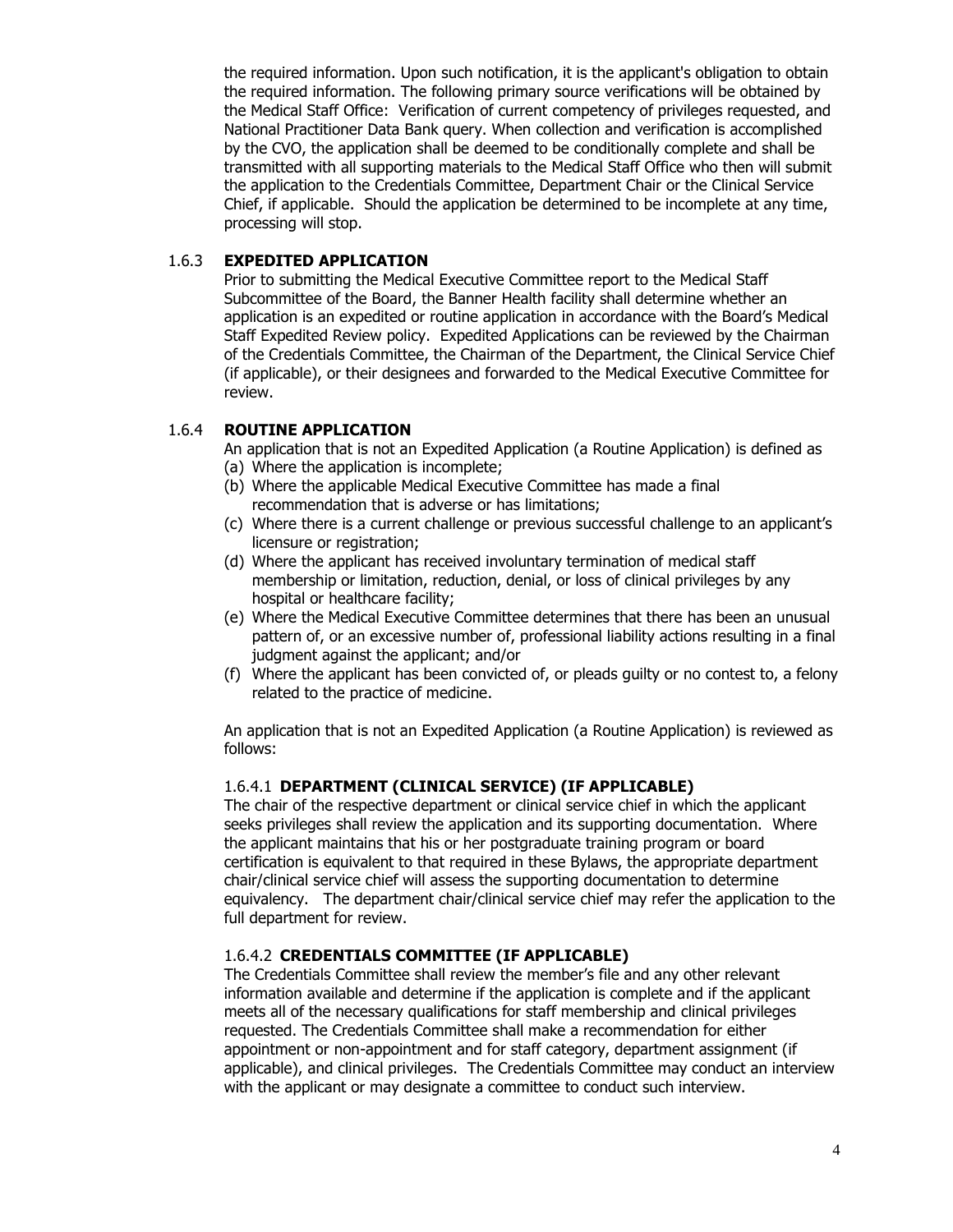Applications that meet the following criteria as outlined in the Medical Staff Expedited Review policy (# 753) can be reviewed by the Chairman of the Credentials Committee or designee on behalf of the committee

#### 1.6.4.3 **MEDICAL EXECUTIVE COMMITTEE ACTION**

The Medical Executive Committee, at its next regular meeting, shall review the application, the supporting documentation, the reports and recommendations from the department chairmen (if applicable), and Credentials Committee Chair (if applicable), and any other relevant information available. The Medical Executive Committee shall prepare a written report with recommendations as to approval or denial of, or any special limitations on, staff appointment, category of staff membership, and prerogatives, department affiliation, and scope of clinical privileges, or defer action for further consideration. The Medical Executive Committee will make recommendations to the Board as provided in the Medical Staff Bylaws.

#### 1.6.4.4 **EFFECT OF MEDICAL EXECUTIVE COMMITTEE ACTION**

- (a) Favorable Recommendation: A Medical Executive Committee recommendation that is favorable to the applicant in all respects shall be promptly forwarded to the Board.
- (b) Conditional Appointment/Reappointment: The Medical Executive Committee may recommend that the applicant or member be granted conditional appointment for the term of appointment or reappointment. Conditional appointment/reappointment is not a reduction or limitation of membership or privileges and does not constitute corrective action. Where the Medical Executive Committee recommends conditional appointment/reappointment, the Chief of Staff/designee will advise the member of the Medical Executive Committee's expectations for conduct and/or performance and the possible consequences if those expectations are not met.
- (c) Appointment with Stipulation: The Medical Executive Committee may recommend that the applicant's appointment be conditioned upon the signing of a stipulation. The stipulation will contain the Medical Executive Committee's expectations for conduct and/or performance, may include refraining from the misuse of alcohol or drugs, if applicable, and the possible consequences if those expectations are not met.
- (d) Limited Period of Appointment: From time to time, the Medical Executive Committee may recommend a period of appointment of less than two years. The practitioner will submit a supplemental application and any other requested information, which will be reviewed, along with any additional information deemed appropriate, by the Credentials Committee. Supplemental appointments may not exceed the two-year term.
- (e) Adverse Determination: A Medical Executive Committee action to suspend or otherwise summarily limit privileges or a recommendation to deny, revoke, suspend, reduce or otherwise limit membership and/or privileges.
- (f) Deferral: Action by the Medical Executive Committee to defer the application for further consideration shall be followed up at its next regular meeting or upon receipt of adequate information with its recommendations as to approval or denial of, or any special limitations on, staff appointment, staff category, prerogatives, department affiliation, and scope of clinical privileges.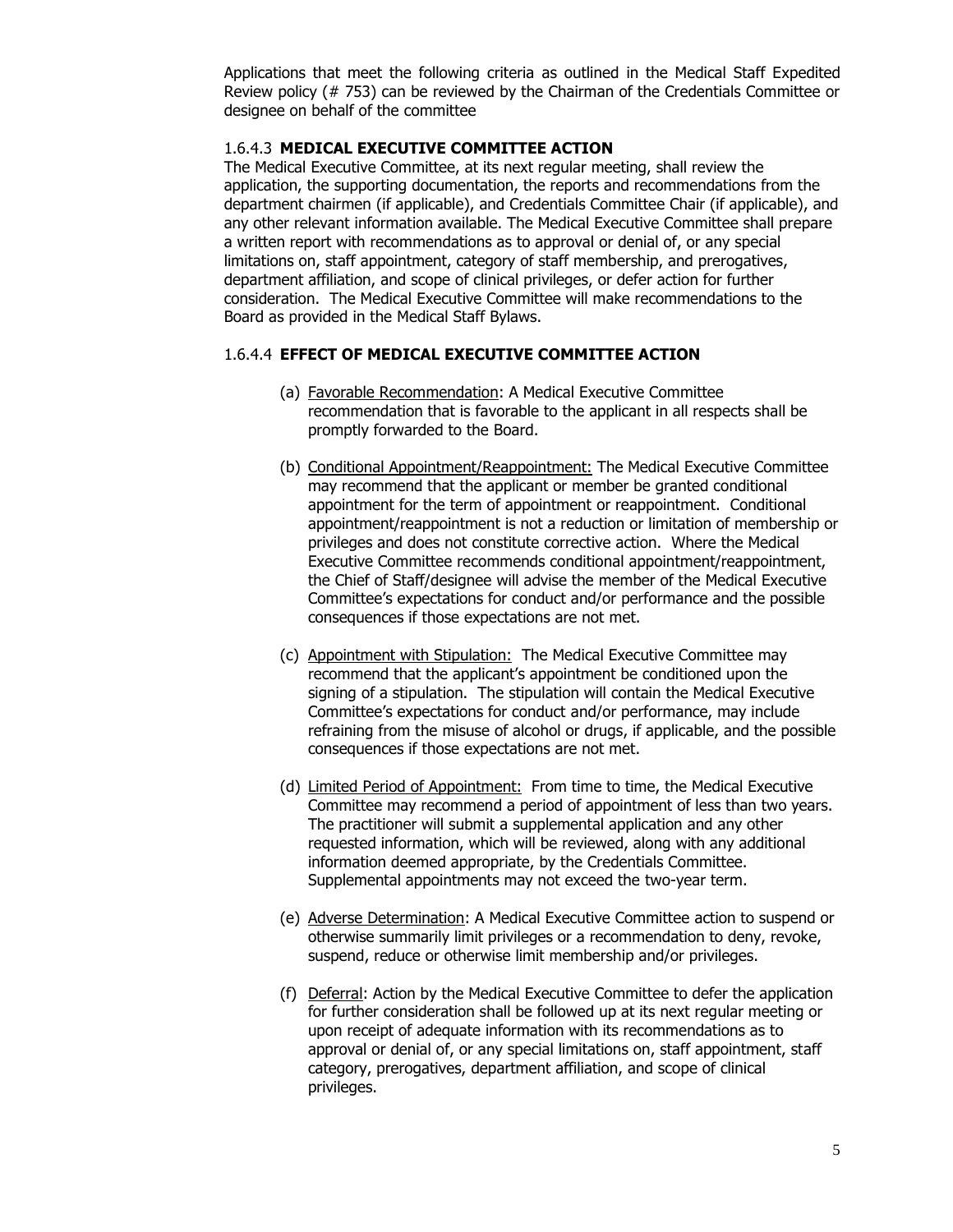## 1.6.5 **BOARD**

At its next regularly scheduled meeting and in accordance with the Banner Expedited Review Policy, the Board Medical Staff Sub-Committee may adopt or reject, in whole or in part, a recommendation of the Medical Executive Committee, make a recommendation to the Banner Board if the application is deemed to be routine, or refer the recommendation back to the Medical Executive Committee for further consideration stating the reasons for such referral. Favorable action by the Board Medical Staff Sub-Committee on an expedited application is effective as the Board's final decision. If the Medical Staff Committee's or Board's action is adverse to the applicant in any respect, the CEO shall, by special notice, promptly so inform the applicant who is then entitled to the procedural rights provided in the Fair Hearing Plan. Board action after completion of the procedural rights provided in the Fair Hearing Plan or after waiver of these rights is effective as its final decision.

## 1.6.6 **VERIFICATION OF IDENTIFICATION**

Prior to practicing at a Banner facility each medical staff member/allied health professional is required to obtain a Banner Health photo identification badge which has been verified by legible photo identification. Legible Federal/State government issued photo identification (i.e. driver's license, passport, etc.) must be presented prior to receiving identification badge.

# **PART II - REAPPOINTMENT PROCEDURES**

## 2.1 **INFORMATION COLLECTION AND VERIFICATION**

## 2.1.1 **FROM STAFF MEMBER**

- (a) The Medical Staff Office or its agent shall send each staff member/advanced practice provider (APP)/allied health professional (AHP) an application for reappointment and notice of the date on which membership and privileges will expire. The application for reappointment must be submitted on the form approved by the Board. The application shall include information to demonstrate the member's/APP's/AHP's continued compliance with the qualifications for medical staff membership or APP or AHP requirements and to update the member's/APP's/AHP's credentials file.
- (b) The Medical Staff Office or its agent shall verify the information provided on the reappointment form and notify the staff member/APP/AHP of any specific information inadequacies or verification problems. The staff member/APP/AHP has the burden of producing adequate information and resolving any doubts about it.
- (c) Failure to return the satisfactorily completed forms shall be deemed a voluntary resignation from the staff and shall result in automatic termination of membership at the expiration of the current term. Reinstatement may be requested if the reappointment application is complete, verified and submitted for approval within 180 days of expiration of membership. Otherwise, the initial application process and fees will apply.

# 2.1.2 **FROM INTERNAL SOURCES**

The Medical Staff Office or its agent shall collect relevant information since the time of the member's last appointment regarding the individual's professional and collegial activities, performance, clinical or technical skills and conduct in the Medical Center. Such information may include:

- (a) Findings from the performance review and utilization management activities;
- (b) Participation in relevant continuing education activities or other training or research programs at the Medical Center;
- (c) Level of clinical activity at the Medical Center;
- (d) Information from Risk Management;
- (e) Health status;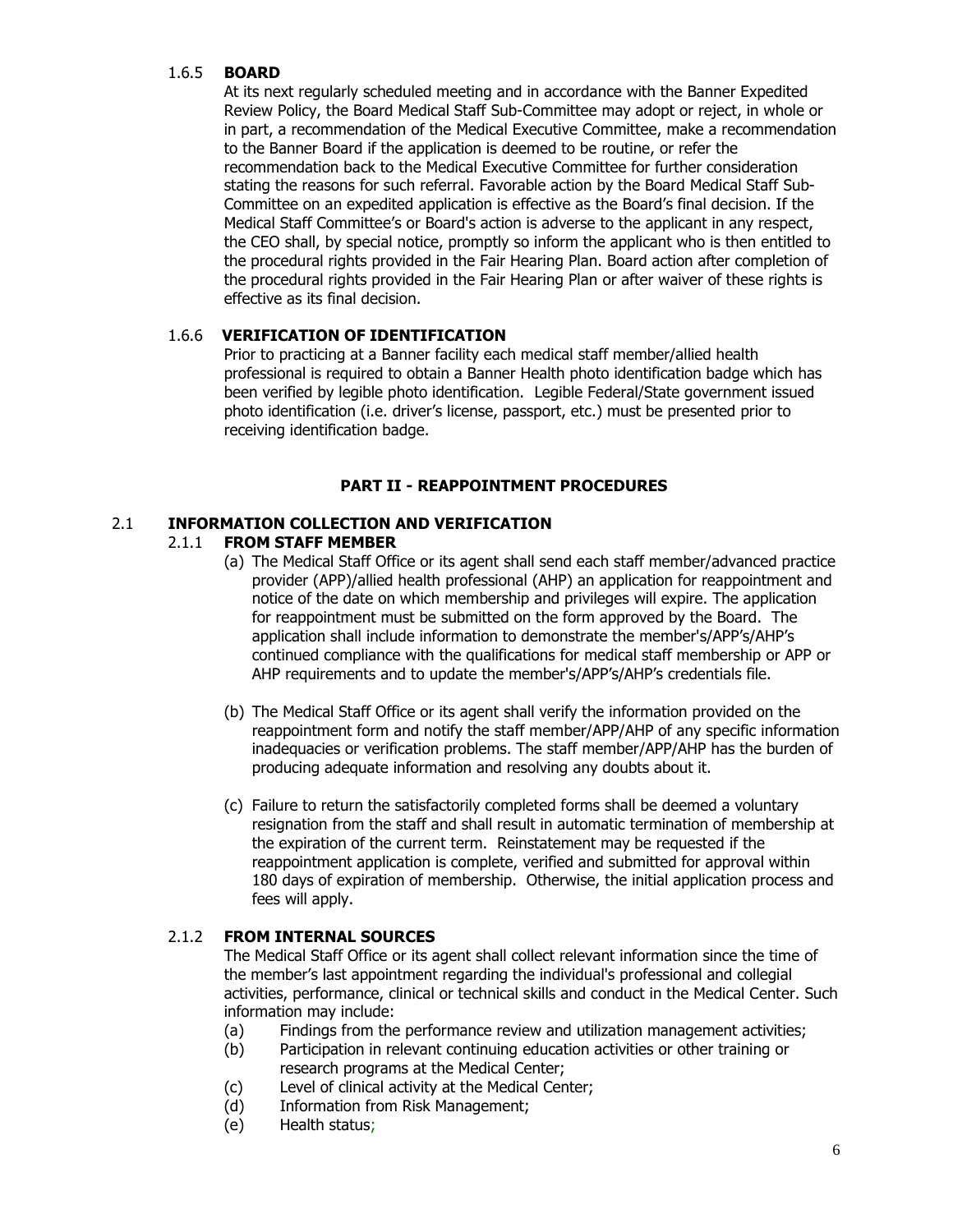- (f) Timely and accurate completion of medical records;
- (g) Cooperativeness in working with other practitioners and hospital personnel;
- (h) General attitude toward and interaction with peers, patients and the Medical Center personnel and will include results from patient satisfaction and employee surveys as available; and
- (i) Compliance with all applicable Bylaws, rules and regulations, and policies and procedures of the medical staff and Medical Center.

# 2.1.3 **FROM EXTERNAL SOURCES**

The Medical Staff Office shall collect relevant information since the time of the member's last appointment regarding the individual's professional and collegial activities, performance, clinical or technical skills and conduct. Such information may include:

- (a) Peer references including clinical competence reference;
- (b) National Practitioner Data Bank reports;
- (c) Professional Liability Insurance current coverage and any malpractice claims history resulting in settlement or judgments as reported by the National Practitioner Data Bank. The Professional Liability Claims Form must be completed;
- (d) Verification of all medical or other professional licensures or certifications to practice and sanctions against such license, termination or restriction of licensure and any previously successful or currently pending challenges to licensure, voluntary or involuntary;
- (e) Board Certification status, including Maintenance of Certification (MOC) as applicable;
- (f) Attestation statement by the applicant documenting completion of Continuing Medical Education during the time since last appointment. Documentation of Continuing Medical Education may be requested at the discretion of the review Committees;
- (g) Hospital Staff membership and clinical privileges for relevant professional experience and termination or restriction of membership or clinical privileges, voluntary or involuntary;
- (h) Medicare/Medicaid Sanctions;
- (i) DEA Registration; and
- (j) Additional information from other databanks may be gathered by the Medical Staff Office or its agent, as required by the Executive Committee and/or regulatory agencies.

# 2.2 **DEPARTMENT EVALUATION (IF APPLICABLE)**

The Department chair and clinical service chief of each department in which the staff member/APP/AHP requests or has exercised privileges shall review the reappointment application and all supporting information and documentation and evaluate the information for continuing satisfaction of the qualifications for staff appointment, the category of assignment and the privileges requested.

## 2.3 **CREDENTIALS COMMITTEE ACTION (IF APPLICABLE)**

The Credentials Committee shall review the member's/APP's/AHP's file, the department reports, and any other relevant information available to it and make a recommendation for either reappointment or non-reappointment and for staff category, department assignment, and clinical privileges to the Medical Executive Committee.

## 2.3 **MEDICAL EXECUTIVE COMMITTEE ACTION**

The Medical Executive Committee, at its next regular meeting, shall review the application, the supporting documentation, the reports and recommendations from the department chairmen (if applicable), and Credentials Committee (if applicable), and any other relevant information available. The Medical Executive Committee shall prepare a written report to the Board with recommendations as to approval or denial of, or any special limitations on, staff appointment,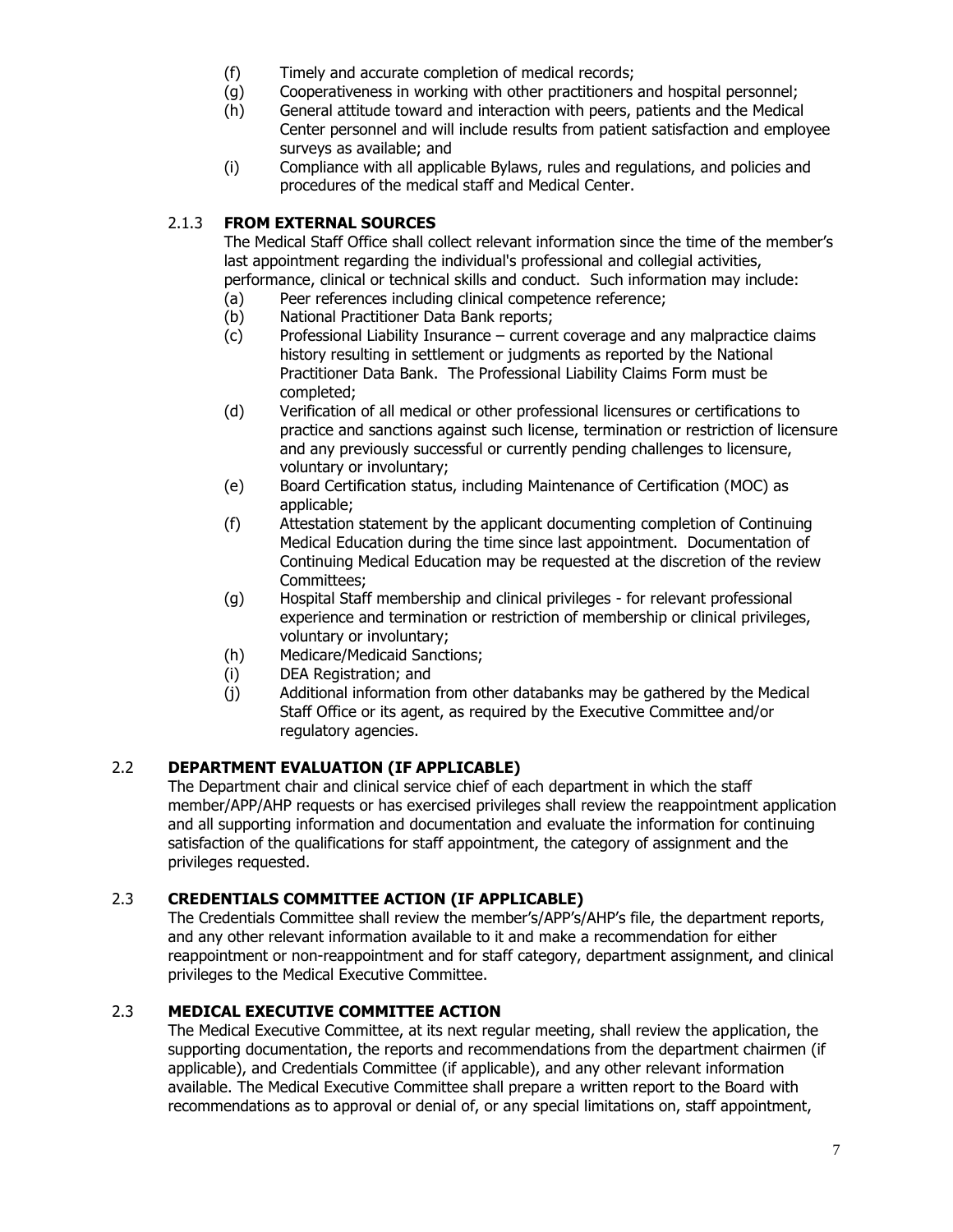category of staff membership, and prerogatives, department affiliation, and scope of clinical privileges, or defer action for further consideration.

## 2.4 **FINAL PROCESSING AND BOARD ACTION**

Final processing of reappointments follows the procedure set forth in Section 1.6.5. For purposes of reappointment, the terms "applicant" and "appointment" as used in those Sections shall be read respectively, as "staff member/APP/AHP " and "reappointment".

#### 2.4 **TIME PERIODS FOR PROCESSING**

All recommendations for reappointment should be presented to the Board prior to the expiration of the appointment period.

#### 2.5 **REAPPOINTMENTS OF LIMITED DURATION**

From time to time, the Medical Executive Committee may recommend a period of reappointment of less than two years. If not otherwise required, these limited reappointments may be extended without completion of a full application and review required by these Bylaws provided that a reappointment application is completed and processed at least once every two years. The practitioner will submit a supplemental application and any other requested information, which will be reviewed, along with any additional information deemed appropriate, by the Department/ Credentials/ MEC (as applicable).

#### **PART III – DELINEATION OF CLINICAL PRIVILEGES PROCEDURES**

#### 3.1 **PROCEDURE FOR DELINEATING PRIVILEGES**

#### 3.1.1 **REQUESTS**

Each application for appointment and reappointment must contain a request for the specific clinical privileges desired by the practitioner. Specific requests must also be submitted for modifications of privileges in the interim between reappointment periods. When requesting additional privileges, the practitioner shall submit request in writing and submit documentation as required by privilege criteria. Medical Staff Services shall query the NPDB or review continuous query results and licensure.

#### 3.1.2 **PROCESSING REQUESTS**

All requests for clinical privileges will be processed according to the procedures outlined in Parts I and II of this manual, as applicable.

## 3.2 **"DISTANT SITE" CREDENTIALING OF TELEMEDICINE PRACTITIONERS**

#### 3.2.1 **DEFINITION**

Distant Site is defined as the site delegated by contract to make credentialing decision on behalf of the medical staff.

#### 3.2.2 **PROCEDURE**

Where the Medical Center has a contract with a Joint Commission accredited facility Distant Site approved by the Medical Executive Committee, the Medical Center will accept the credentialing and privileging decisions of the Distant Site for applicants who provide telemedicine services and are credentialed at the Distant Site. Privileges at the Medical Center shall be identical to those granted at the Distant Site, except for services which the Medical Center does not perform. Privileges shall be granted and renewed for the same period as have been granted by the Distant Site. Board approval of privileges at the Distant Site qualifies as Board approval at the Medical Center.

National Practitioner Data Bank query will be obtained by the Medical Staff Office.

#### **PART IV- LEAVE OF ABSENCE, REINSTATEMENT AND RESIGNATION**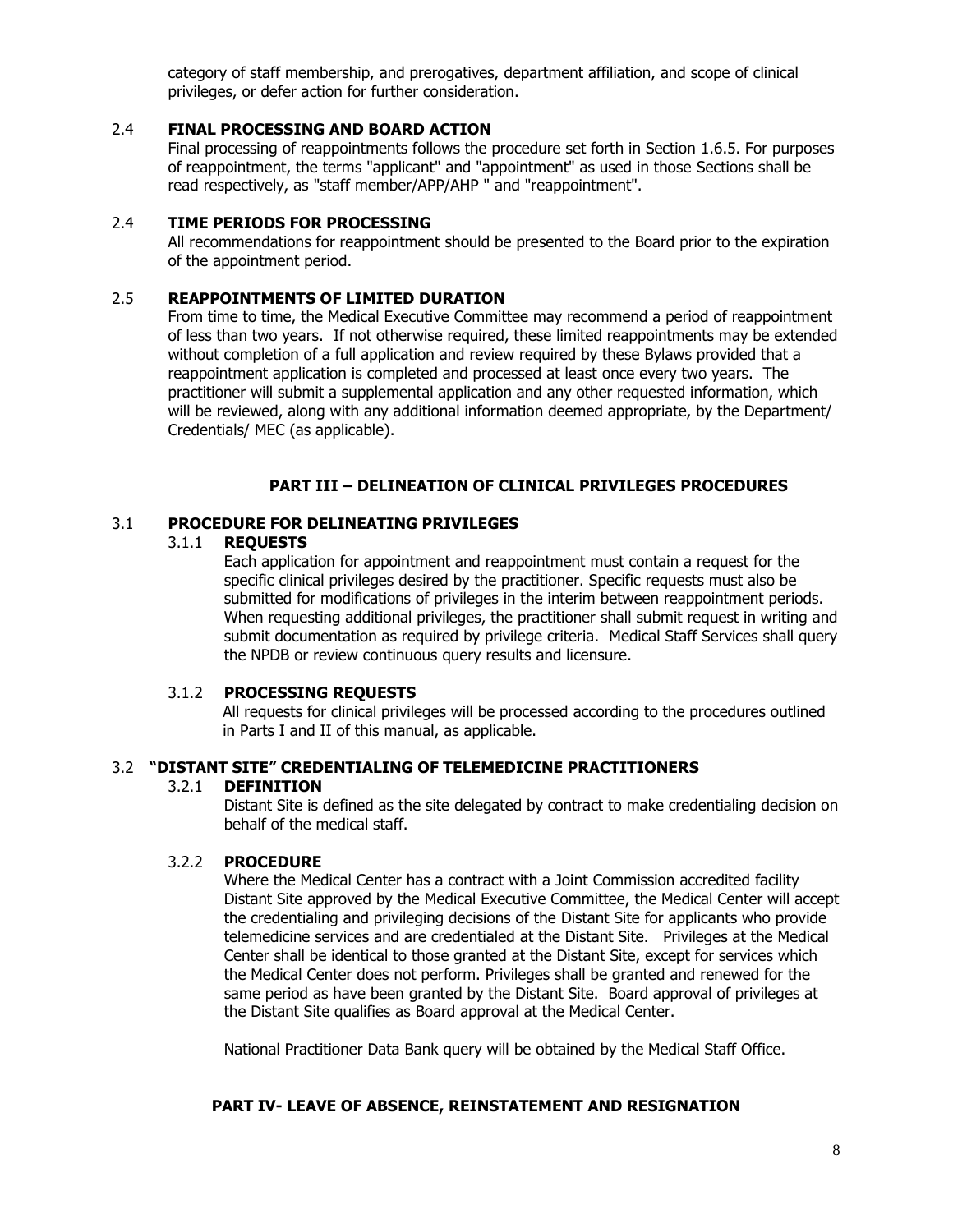## 4.1 **LEAVE STATUS**

A practitioner may request a voluntary leave of absence by submitting a written notice to the Chief of Staff and the department chair (if applicable). The request must state the reason for the leave, contact information during the leave, and the approximate period of time of the leave which is longer than 30 days, but may not exceed one (1) year. Requests for an extension beyond one (1) year will be considered by the MEC on a case by case basis. During the period of the leave, the practitioner's clinical privileges, prerogatives, and responsibilities, including payment of staff dues, are suspended. The request for such leave shall be considered by the Medical Executive Committee which shall forward its recommendation on the request to the Board for final action. A member must cover or arrange for coverage for scheduled call responsibilities and complete and sign all medical records prior to taking a leave.

# 4.1.2 **MILITARY LEAVE OF ABSENCE**

A practitioner may request and be granted a leave of absence to fulfill military service obligations. In addition to a written request for leave, a military reservist shall submit a copy of deployment orders. Medical Staff members/APPs/AHPs who are on active military duty for more than one year will be afforded an automatic extension of his/her leave until his/her active duty is completed. Reinstatement of membership status and/or clinical privileges may be subject to certain monitoring and/or proctoring conditions as determined by the Medical Executive Committee, based on an evaluation of the nature of activities during the leave.

## 4.2 **REINSTATEMENT FOLLOWING LEAVE OF ABSENCE**

A practitioner may request reinstatement of membership and privileges by sending a written notice to the Medical Staff Office. The practitioner must submit a written summary of relevant activities during the leave as well evidence of current licensure, DEA registration, and liability insurance coverage. Membership status and privileges may be subject to request for items, certain monitoring and/or proctoring conditions as determined by the appropriate Department Chair, the Credentials Committee and Medical Executive Committee, based on an evaluation of the nature of activities during the leave.

If the term of appointment expired during the leave of absence; the practitioner must complete an application for reappointment as defined in Part II and the review process will be followed as defined for the reappointment.

If the request for reinstatement does not coincide with reappointment, the request for reinstatement shall be reviewed by the appropriate Department Chair, the Credentials Committee Chair, the Chief of Staff and Chief Executive Officer/designee with initial approval for reinstatement, followed by Credentials Committee and MEC review and recommendation to the Board for full approval.

Unless as specified above, failure to request a return from a Leave of Absence prior to one year will result in automatic relinquishment of Medical Staff Appointment and clinical privileges.

## 4.3 **RESIGNATION**

Physicians on the Medical Staff who wish to resign his/her membership may do so by sending or delivering a written notice to the Medical Staff Services Department of the Medical Center. Such notice should include the date the physician wishes to have his or her resignation become effective. A voluntary resignation from the Medical Staff shall be effective after: 1) the physician has completed and signed all medical records, including discharge summaries, for which he or she is responsible; and 2) the physician has completed any call rotation period scheduled to commence within two (2) weeks following receipt of the written request for resignation.

# 4.4 **REINSTATEMENT FOLLOWING RESIGNATION/AUTO EXPIRATION**

Physicians may request reinstatement of membership and privileges within six (6) months of resignation/auto-expiration date by sending written notice to the Medical Staff Office. If the practitioner requests reinstatement within 30 days of the Board's acceptance of the resignation, a reappointment application will not be required as long as the practitioner's term has not expired,